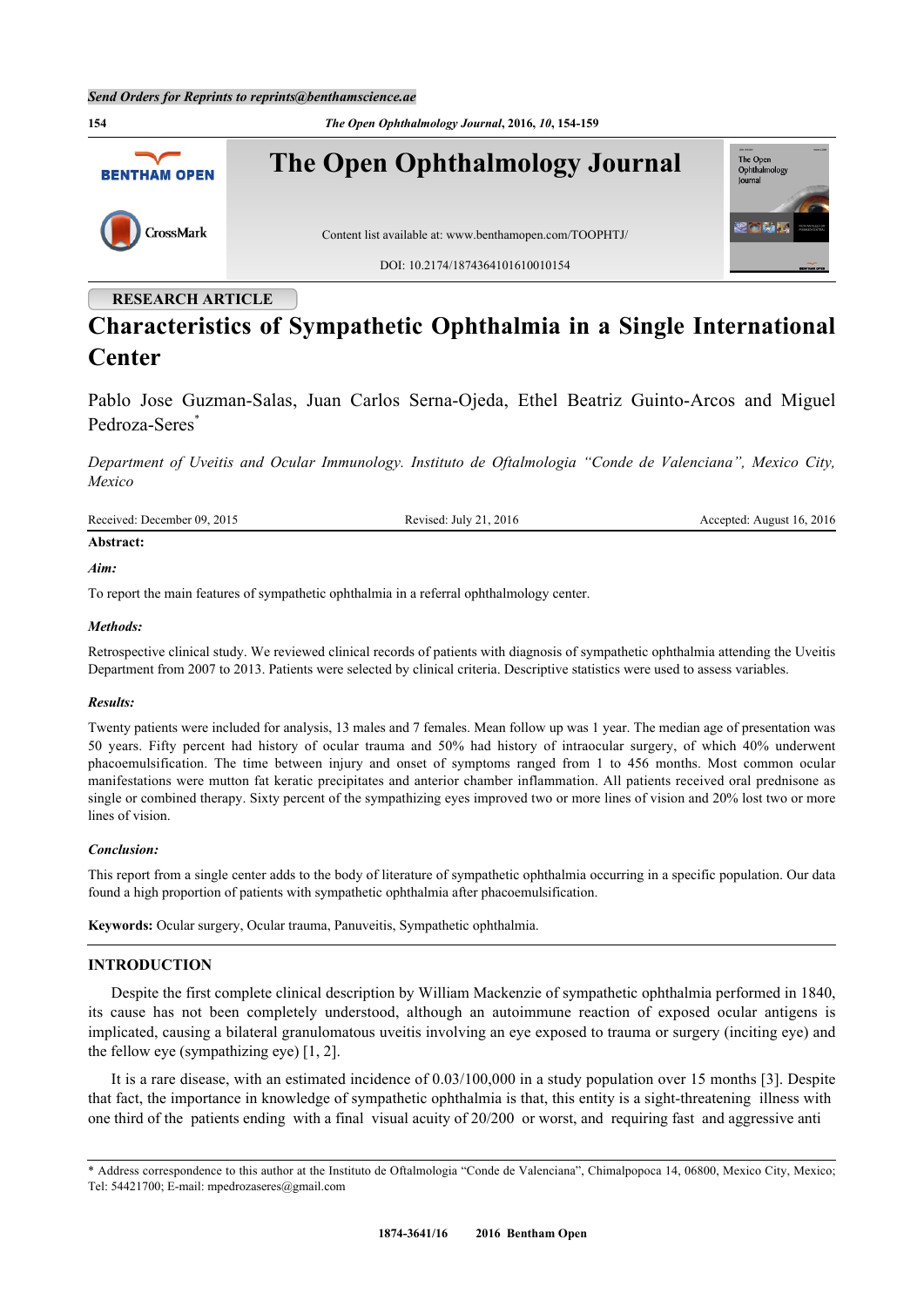-inflammatory therapy to try to improve the visual outcome [[4\]](#page-5-3).

Some case series have been reported, with slight variations between populations. The goal of this study is to report the characteristics of patients with sympathetic ophthalmia in a referral center in Mexico in a period of seven years.

# **MATERIALS AND METHODS**

This is an observational and retrospective clinical study; we reviewed the clinical data of all patients with a diagnosis of sympathetic ophthalmia attending the Department of Uveitis and Ocular Immunology at Instituto de Oftalmologia "Conde de Valenciana" in Mexico city from 2007 to 2013.

<span id="page-1-0"></span>The diagnosis of sympathetic ophthalmia was performed clinically; patients presented with the history of previous ocular trauma or surgery and a bilateral granulomatous uveitis, associated with anterior inflammation with mutton-fat keratic precipitates and posterior findings like vitritis, choroiditis, optic nerve swelling and serous retinal detachment in some cases (Figs. **[1](#page-1-0)** and **[2](#page-1-1)**) [[5\]](#page-5-4). A thorough lab investigation was performed in all patients to rule out other causes of ocular inflammation.



**Fig. (1).** Clinical image of the right fundus of a patient presenting with a serous retinal detachment 4 weeks after penetrating ocular trauma in his left eye.

<span id="page-1-1"></span>

**Fig. (2).** Clinical image of the right fundus of the same patient of Fig. (**[1](#page-1-0)**) after treatment, with resolution of the serous retinal detachment.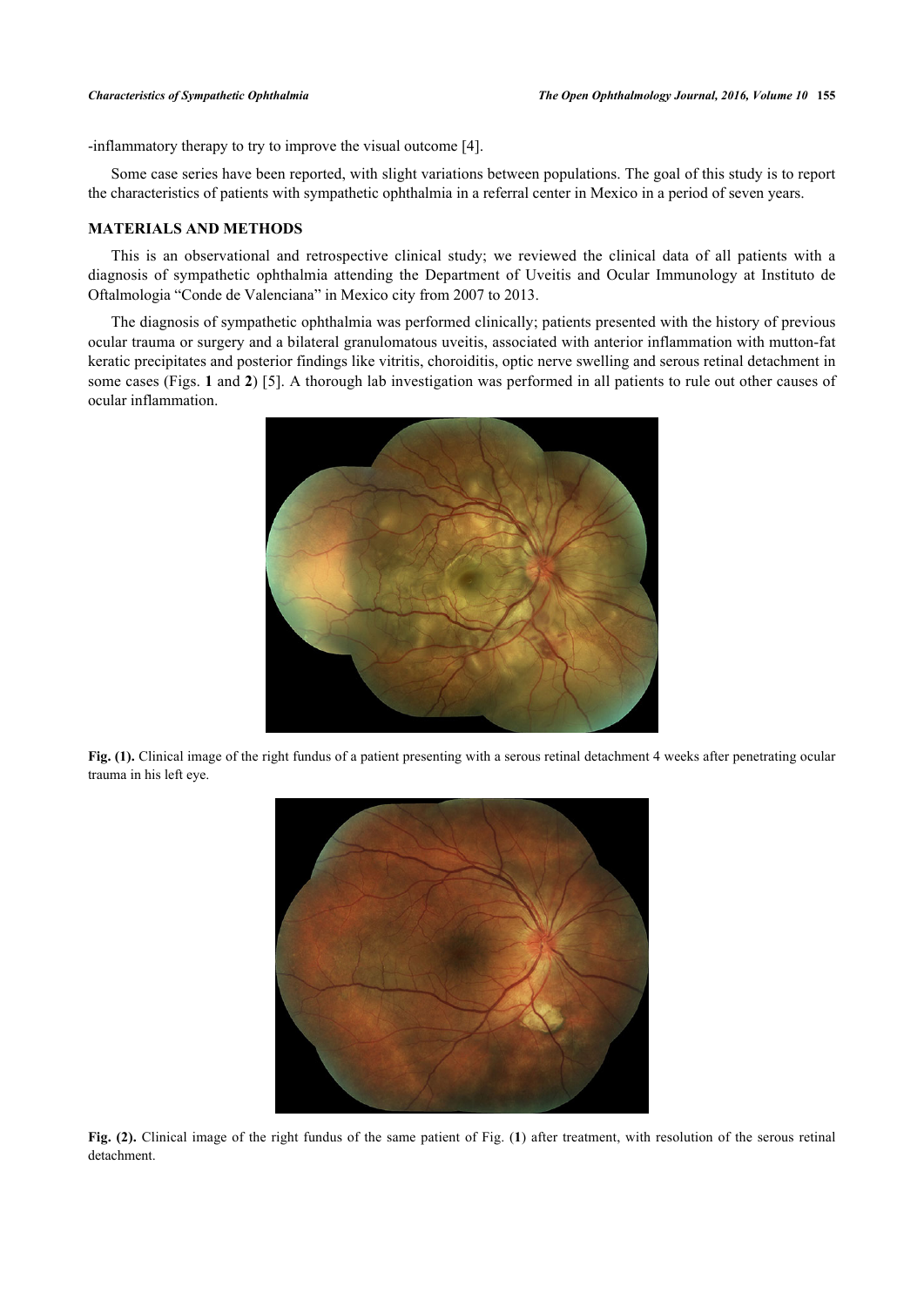After the patients met our criteria, information was searched in the clinical records for: gender, age, symptoms, type of injury (trauma or surgery), type of surgery (if applicable), visual acuity in the inciting eye in their first and last consultation, visual acuity in the sympathizing eye in their first and last consultation, findings in examination, treatment received and progression of inciting eye to ptisis bulbi. The main outcome was final visual acuity. Approved informed consent was obtained from all patients undergoing immunosuppressive therapy.

Using descriptive statistics, categorical variables were evaluated using percentages and numerical variables were assessed using measures of central tendency for non-parametric distribution. Data were represented in tables.

#### **RESULTS**

A total of 42 patients with diagnosis of sympathetic ophthalmia were found. However, we had to exclude 22 patients, 12 because of insufficient data in their files, and 10 because they did not fulfill our clinical criteria for sympathetic ophthalmia; then 20 patients were included for analysis. The individual characteristics of the patients are shown in Table **[1](#page-2-0)**.

| Patient        | Age (years) | <b>Sex</b> | <b>Triggering</b><br>Event | <b>Sympathetic Eye</b>        |                             | <b>Inciting Eye</b>           |                             |
|----------------|-------------|------------|----------------------------|-------------------------------|-----------------------------|-------------------------------|-----------------------------|
|                |             |            |                            | <b>Initial VA</b><br>(LogMAR) | <b>Final VA</b><br>(LogMAR) | <b>Initial VA</b><br>(LogMAR) | <b>Final VA</b><br>(LogMAR) |
| $\mathbf{1}$   | 52          | F          | Surgery                    | $\mathbf{0}$                  | 1.30                        | <b>NLP</b>                    | NLP                         |
| $\mathfrak{2}$ | 56          | F          | Surgery                    | 1                             | 0.48                        | <b>NLP</b>                    | NLP                         |
| 3              | 58          | F          | Surgery                    | 0.40                          | 0.30                        | <b>NLP</b>                    | <b>NLP</b>                  |
| $\overline{4}$ | 72          | M          | Trauma                     | 3                             | 0.70                        | $\overline{2}$                | 3                           |
| 5              | 18          | M          | Trauma                     | 0.18                          | 0.18                        | 3                             | NLP                         |
| 6              | 68          | F          | Trauma                     | 0.40                          | 0.18                        | 3                             | 3                           |
| $\overline{7}$ | 25          | F          | Surgery                    | $\theta$                      | 0.10                        | 3                             | <b>NLP</b>                  |
| 8              | 50          | F          | Surgery                    | 3                             | 0.10                        | $\theta$                      | <b>NLP</b>                  |
| 9              | 55          | M          | Surgery                    | 0.40                          | $\mathbf{0}$                | 3                             | 0.60                        |
| 10             | 62          | M          | Surgery                    | 3                             | $\overline{2}$              | <b>NLP</b>                    | NLP                         |
| 11             | 74          | M          | Surgery                    | 0.70                          | 1.30                        | 3                             | <b>NLP</b>                  |
| 12             | 75          | M          | Surgery                    | 1.30                          | $\overline{2}$              | 1                             | 0.30                        |
| 13             | 38          | M          | Trauma                     | $\theta$                      | $\theta$                    | $\overline{3}$                | NLP                         |
| 14             | 43          | M          | Trauma                     | 1.30                          | 0.60                        | <b>NLP</b>                    | <b>NLP</b>                  |
| 15             | 52          | M          | Trauma                     | 1.30                          | $\mathbf{1}$                | 3                             | 3                           |
| 16             | 18          | M          | Trauma                     | 1.60                          | $\theta$                    | 3                             | 3                           |
| 17             | 19          | M          | Trauma                     | 0.60                          | $\theta$                    | <b>NLP</b>                    | <b>NLP</b>                  |
| 18             | 31          | F          | Trauma                     | 0.10                          | 0.30                        | 3                             | 3                           |
| 19             | 72          | M          | Trauma                     | 0.54                          | 0.30                        | <b>NLP</b>                    | <b>NLP</b>                  |
| 20             | 62          | M          | Surgery                    | 3                             | 0.18                        | 3                             | 3                           |

#### <span id="page-2-0"></span>**Table 1. Characteristics of patients with sympathetic ophthalmia.**

F: Female; M: Male; VA: Visual acuity; NLP: No light perception.

The average age at presentation was  $50 \pm 19.3$  years (range from 18 to 75 years), with 13 men (65%) and 7 women (35%). The number of consultations for the patients in the period of time of our study was an average of  $13.75 \pm 20.4$ visits per patient (range 2 to 72 visits). According to the injury, there were 10 patients (50%) with previous history of trauma, and 10 patients (50%) who underwent ocular surgery. In the surgery group, 4 patients (40%) underwent phacoemulsification with intraocular lens implantation, 3 (30%) retinopexy for retinal detachment, 1 patient (10%) extracapsular cataract extraction with intraocular lens implantation, 1 (10%) underwent congenital cataract extraction surgery with aphakia, and 1 patient (10%) an Ahmed valve implantation. The inciting eye presented as phthisis bulbi in 7 patients (35%); five of them were from the group of a previous ocular surgery and two in the group of trauma. In 8 (40%) of our patients, the inciting eye was the left eye, and in 12 (60%) of them was the right eye.

All the patients (100%) consulted referring progressive decreased vision in the sympathizing eye, and two of them (10%) also had foreign body sensation in this same eye. The time between the injury and the onset of symptoms ranged from 1 month to 456 months, with an average of 104.45 months (8.7 years).

Table **[2](#page-3-0)** presents the frequency of patients with a visual acuity of 20/50 or worse and 20/200 or worse in the inciting and sympathizing eye at presentation and at last consultation. The median visual acuity in the inciting eye at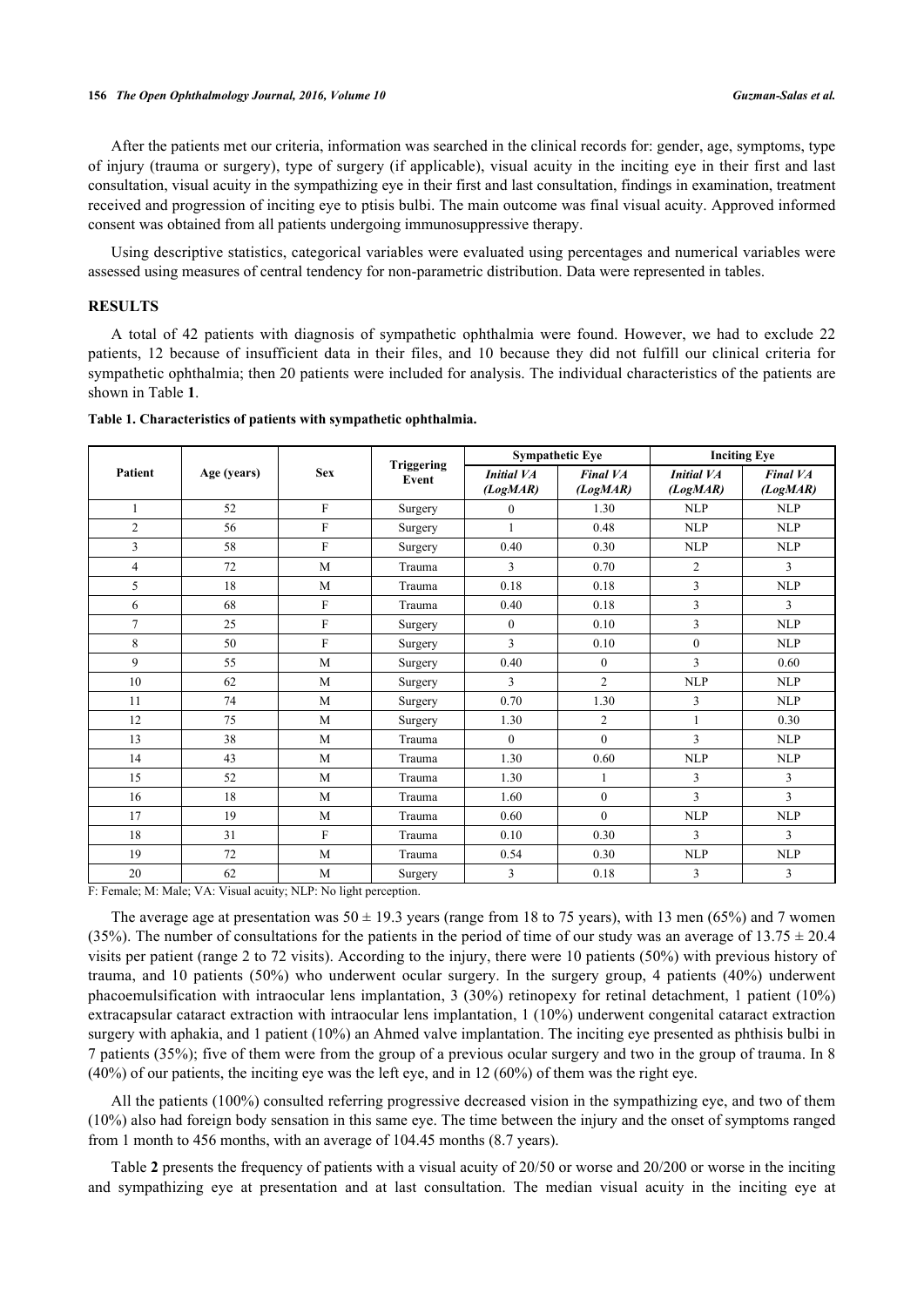presentation was of hand motion (range 20/20 to no light perception), with 7 patients (35%) having a visual acuity of no light perception. The median visual acuity in the sympathizing eye at presentation was of 20/80 (range 20/20 to hand motion), with 4 patients (20%) having a visual acuity of hand motion.

<span id="page-3-0"></span>**Table 2. Frequency of patients with a visual acuity of 20/50 or worse and 20/200 or worse in the inciting and sympathizing eye at presentation and at last consultation.**

|                                                          | <b>Inciting Eye</b><br>Number of patients $(\% )$ | <b>Sympathizing Eye</b><br>Number of patients $(\% )$ |
|----------------------------------------------------------|---------------------------------------------------|-------------------------------------------------------|
| Visual acuity of 20/50 or worse at presentation          | 19 patients $(95%)$                               | 15 patients $(75%)$                                   |
| Visual acuity of 20/200 or worse at presentation         | 19 patients $(95%)$                               | 9 patients $(45%)$                                    |
| Visual acuity of 20/50 or worse at last<br>consultation  | 19 patients $(95\%)$                              | 8 patients $(40\%)$                                   |
| Visual acuity of 20/200 or worse at last<br>consultation | 18 patients $(90\%)$                              | 5 patients $(25%)$                                    |

<span id="page-3-1"></span>The most common ocular manifestations were mutton-fat keratic precipitates (Fig. **[3](#page-3-1)**) and anterior chamber reaction that were present in all patients. The ocular manifestations in the group of patients are enlisted in Table **[3](#page--1-0)**.



**Fig. (3).** Clinical image of a patient with mutton-fat keratic precipitates in the presenting manifestations of sympathetic ophthalmia.

**Table 3. Ocular manifestations in patients with sympathetic ophthalmia.**

| <b>Manifestation</b>            | Number $(\% )$ |
|---------------------------------|----------------|
| Mutton-fat keratic precipitates | $20(100\%)$    |
| Anterior chamber inflammation   | $20(100\%)$    |
| Vitritis                        | $12(60\%)$     |
| Serous retinal detachment       | 5(25%)         |
| Dallen-Fuchs nodules            | 5(25%)         |
| Choroiditis                     | $4(20\%)$      |
| Optic nerve swelling            | 1(5%)          |
| Iris nodules                    | 1(5%)          |
| Retinal vasculitis              | 1(5%)          |
| Serous choroidal detachment     | 1(5%)          |

Regarding treatment, patients received a variety of medications. All the patients received initially prednisone in oral administration at 1mg/kg/day. From the topical medications, 20 patients (100%) were treated initially with drops of 1% prednisolone in tampering doses and 3 patients (15%) with topical non-steroidal anti-inflammatory drugs. Three patients (15%) were given regional steroids with periocular drug administration of 1 ml of betamethasone. Posteriorly during the course of the disease, some patients required other types of immunosuppressive agents, and 5 patients (25%) received methotrexate, 4 patients (20%) azathioprine and 3 patients (15%) received oral cyclophosphamide.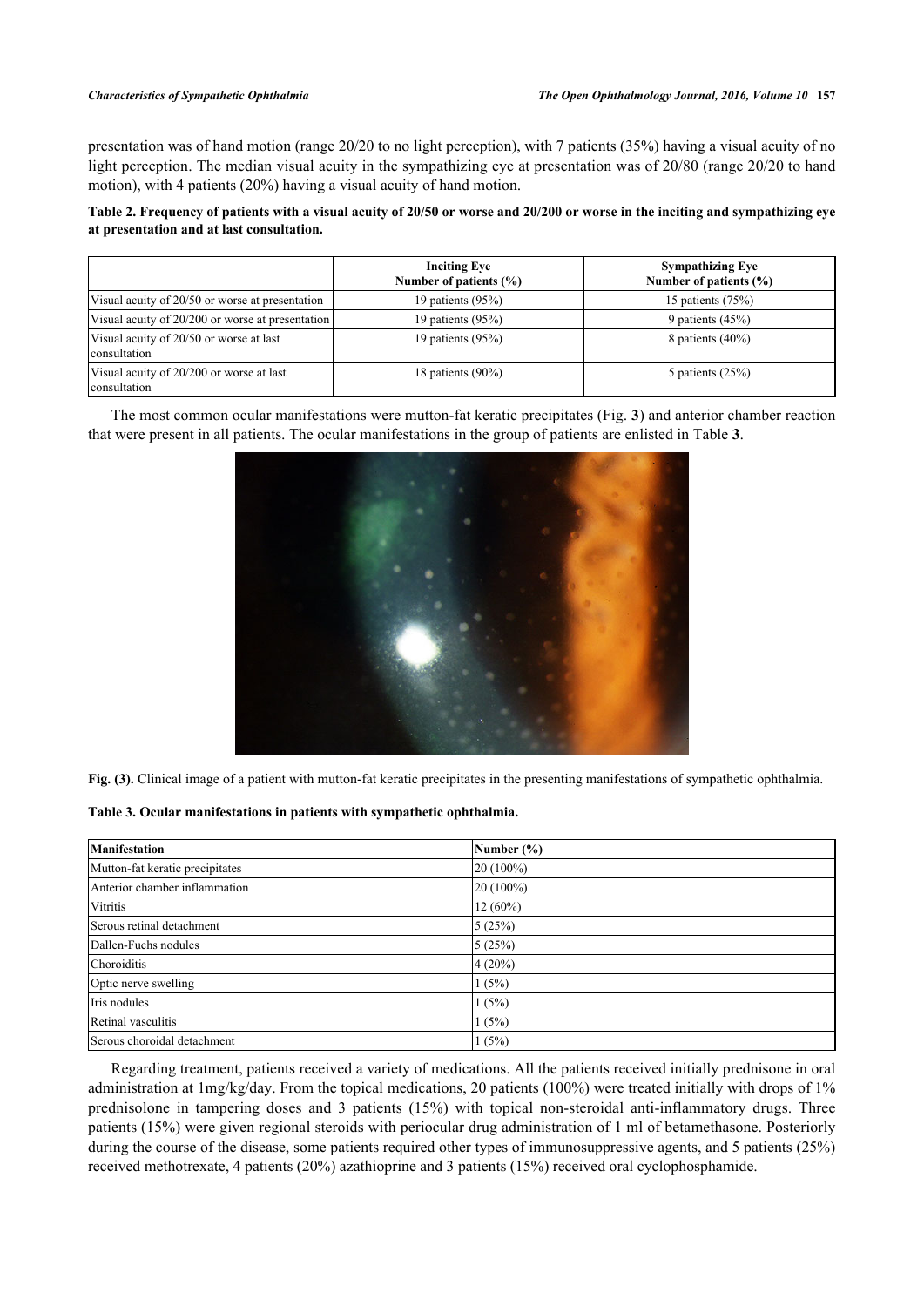The median visual acuity in the inciting eye at the last consultation was of no light perception (range 20/40 to no light perception) because 12 patients (60%) had a visual acuity of no light perception. The median visual acuity in the sympathizing eye at the final consultation was of 20/40 (range 20/20 to counting fingers at 2 feet). In the sympathetic eye, we found that 12 patients (60%) improved two or more lines in visual acuity from the first to last consultation and one patient (5%) improved one line of vision. On the other hand, four patients (20%) deteriorated their visual acuity by two or more lines of vision and one patient (5%) lost one line of visual acuity, between first and last consultation. Finally, two patients (10%) didn't show any improvement or deterioration in their visual acuity. No patient had enucleation and no new cases of phthisis presented at any moment of the follow-up. The median follow-up time was 1 year (range 1 to 5 years).

### **DISCUSSION**

In this study, we present the characteristics of patients with sympathetic ophthalmia in a reference center in Mexico. Our findings are consistent with previous studies in that the majority of the patients in the study group are men [[6,](#page-5-5) [7](#page-5-6)]. It is suggested a slight predilection toward males that could be attributed to the increased exposure to trauma.

Although previous studies estimated that the prevalence of sympathetic ophthalmia after ocular trauma, from 0.1% to 0.3%, is higher than the 0.02% prevalence after ocular surgery, a prospective surveillance in a specific population established that surgery, particularly the retinal surgery, is the most important risk factor [[3\]](#page-5-2). Interestingly, our group of patients showed a half and half proportion between the patients with trauma and the patients with surgery, most of them phacoemulsification with intraocular lens implantation (40%), and only 30% had retinal surgery, none had a vitrectomy. This may be due to the important disproportion of surgeries in the setting of the study, because the number of cataract surgery are much higher compared with the retina surgeries, although a prospective study could detect undiagnosed sympathetic ophthalmia in the group of vitrectomy.

None of our patients in the ocular trauma group had early enucleation after the event, which may be due to a conservative treatment principle present in the study center. Also, no patients were enucleated at the follow-up, as the benefit of enucleation after the onset of sympathetic ophthalmia remains unclear [\[2](#page-5-1)].

After the inciting event, traumatic or surgical, intraocular inflammation has been reported in a wide range between 1 week and 66 years, with 80% of the cases occurring within 3 months after injury to the exciting eye and 90% within 1 year [\[6](#page-5-5), [8](#page-5-7)]. In our group of patients, the patient who developed the disease in the shortest time was within 1 month and the longest time 38 years after injury.

Compared with a multicenter study, we found that the visual acuity in the inciting eye at presentation was similar in our group, because 95% of our patients had a visual acuity of 20/50 or worse, compared to 94% of them, and 95% of our patients had 20/200 or worse, compared to 92% of them [[9\]](#page-5-8). Not in the same way, our patients had a worst visual acuity in the sympathizing eye at presentation, with a visual acuity of 20/50 or worse in 75% of patients, compared to 46% in their group, and a visual acuity of 20/200 or worse in 45% of patients, compared to 26% [\[9\]](#page-5-8). This could be explained because our uveitis department represents a reference center, wich may involve patients with more advanced disease.

The anterior chamber inflammation was present in all the patients from our series, which was also the most common clinical feature of another series [[3\]](#page-5-2). The Dallen-Fuchs nodules that is considered a classic but not pathognomonic sign of sympathetic ophthalmia, was present in only one fourth of the patients.

The leading course of treatment with our patients was the systemic and topical steroids, as we treated all our patients with oral prednisone and drops of prednisolone. We treated three of our patients with regional steroids in a periocular injection form, which according to some authors; this localized treatment may have a potential benefit, as it allows for high concentrations of medication to be delivered directly to the eye, avoiding the harmful side-effects of systemic medication [[10](#page-5-9)]. We also used immunosuppressive therapy in an important proportion of patients, as we consider that these agents help in refractory cases and to avoid the adverse effects of high-dose steroids [\[5](#page-5-4), [11\]](#page-5-10). The immunosuppressive therapy have demonstrated good results in other uveitic pathologies [[12\]](#page-5-11). Other treatments like a high-dose chlorambucil therapy [[13\]](#page-5-12) and a fluocinolone acetonide implant [\[14\]](#page-5-13) have been tested with successful results by other authors.

Compared with the previously mentioned multicenter study, despite the difference in the visual acuity at presentation, the visual acuity at the end of the follow-up in the sympathizing eye was 20/50 or worse in 40% of our group of patients, that is similar to the 41% of their group, and 20/200 or worse in 25% of the patients in both groups